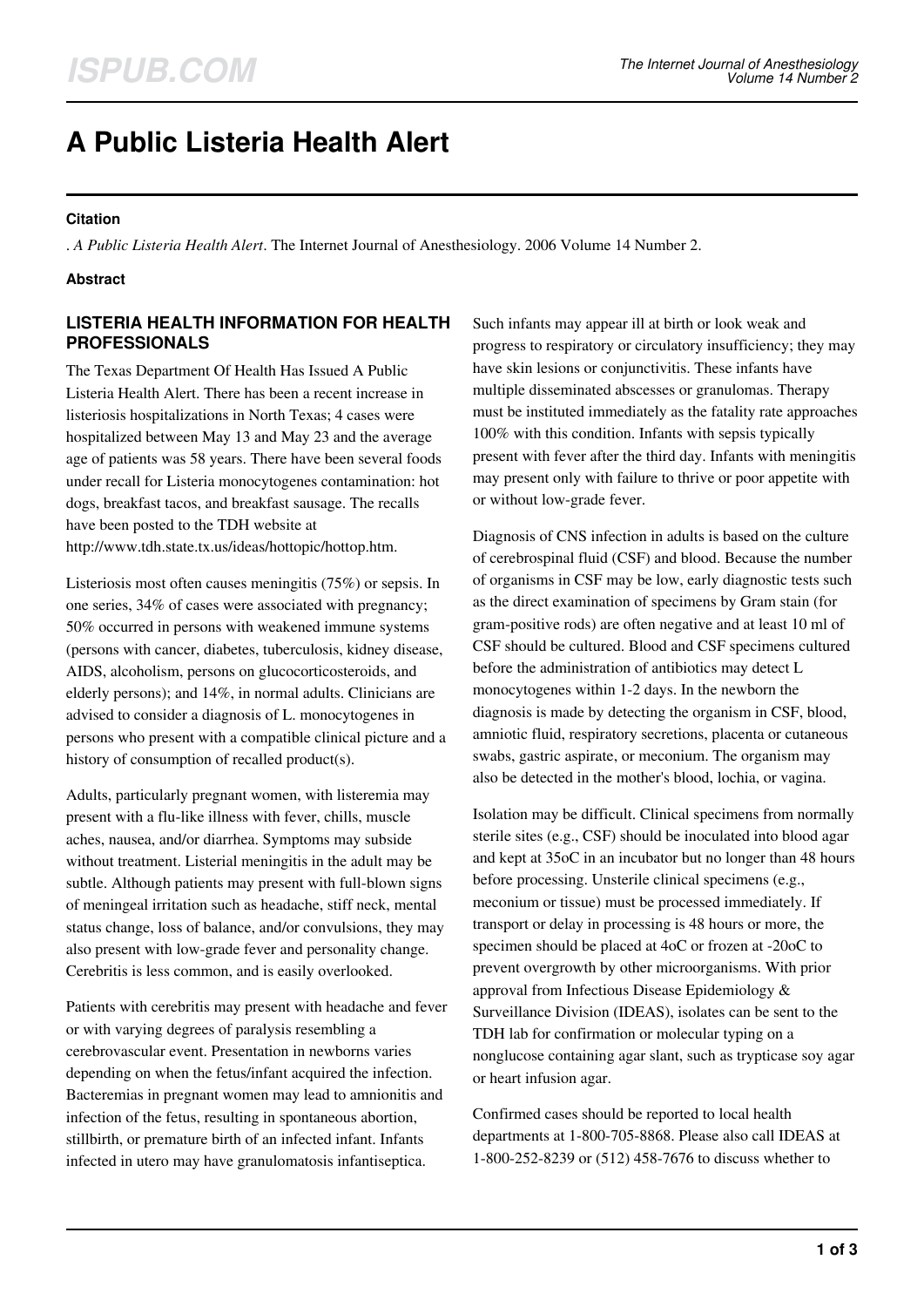send isolates to the TDH laboratory for comparison studies. **References**